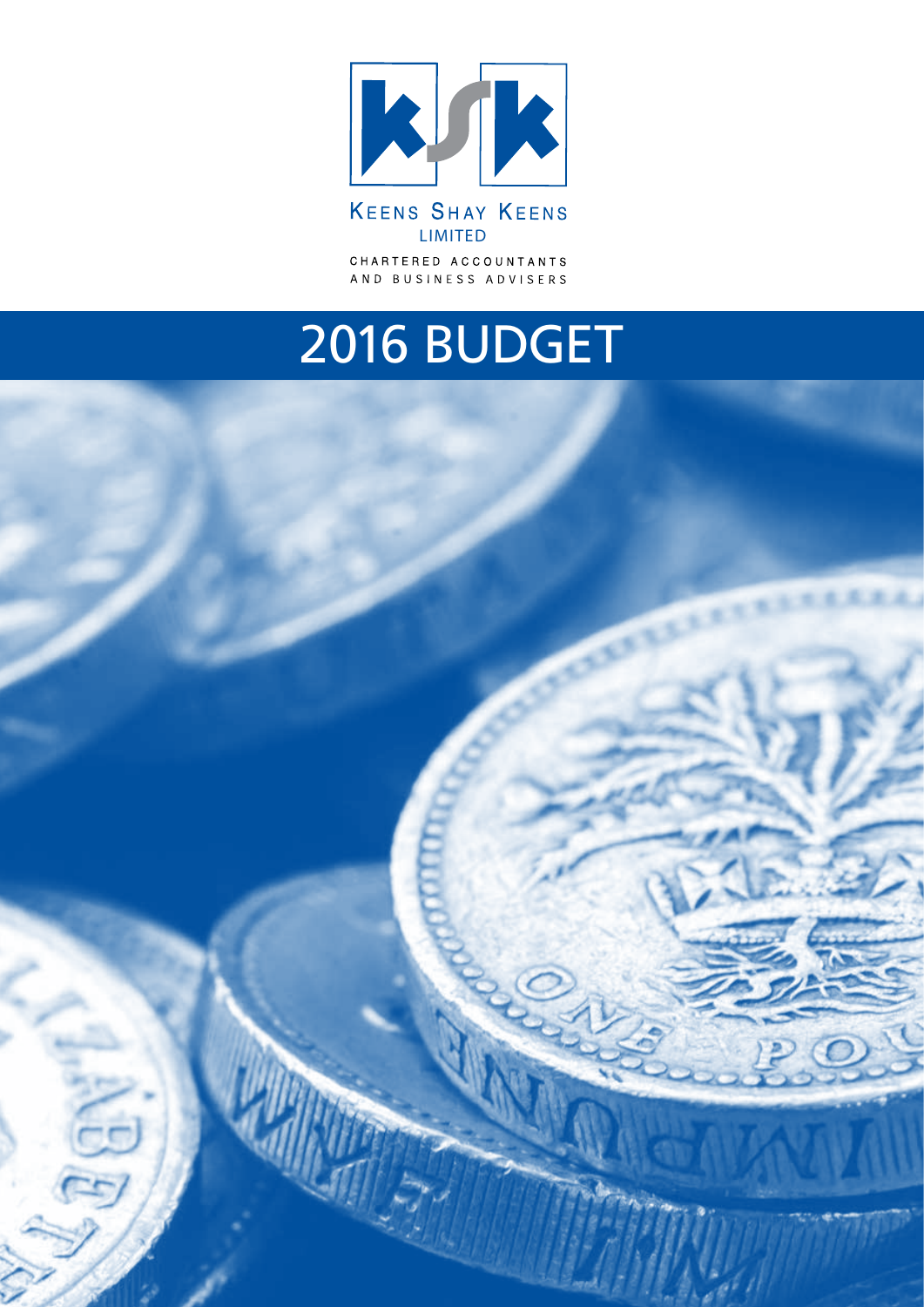## **Budget highlights**

- The launch of a new Lifetime ISA from April 2017 for adults under the age of 40, with a maximum contribution of £4,000 a year and a 25% bonus. The standard ISA investment limit will rise to £20,000 at the same time.
- $\bullet$  A cut in the main rates of capital gains tax from 2016/17 to 20% for higher and additional rate taxpayers and 10% for other taxpayers. However, the existing rates will continue for gains on residential property and carried interests.
- An increase in the personal allowance for 2017/18 to £11,500 and the higher rate threshold to £45,000.
- An extension of entrepreneurs' relief to cover long term external investors in unlisted companies.
- l Two new £1,000 tax allowances for property income and trading income, starting in April 2017.
- $\bullet$  A cut in the corporation tax rate to 17% in 2020 and greater flexibility in the use of tax losses by smaller companies.
- A restructuring of stamp duty land tax on commercial properties.
- l A major revamp of business rates, permanently doubling the small business rate relief.
- The abolition of Class 2 National Insurance contributions for the self-employed from 6 April 2018.

## **CONTENTS**

| <b>Budget highlights</b>          |   | <b>Business tax</b>              | 9  |
|-----------------------------------|---|----------------------------------|----|
| Introduction                      |   | Value added tax                  | 14 |
| Personal taxation                 | 3 | Anti-avoidance measures          | 14 |
| Pensions, savings and investments | 6 | National Insurance contributions | 16 |
| Capital taxes                     | 8 |                                  |    |

© Copyright 16 March 2016. All rights reserved. This summary has been prepared very rapidly and is for general information only. The proposals are in any event subject to amendment before the Finance Act. You are recommended to seek competent professional advice before taking any action on the basis of the contents of this publication.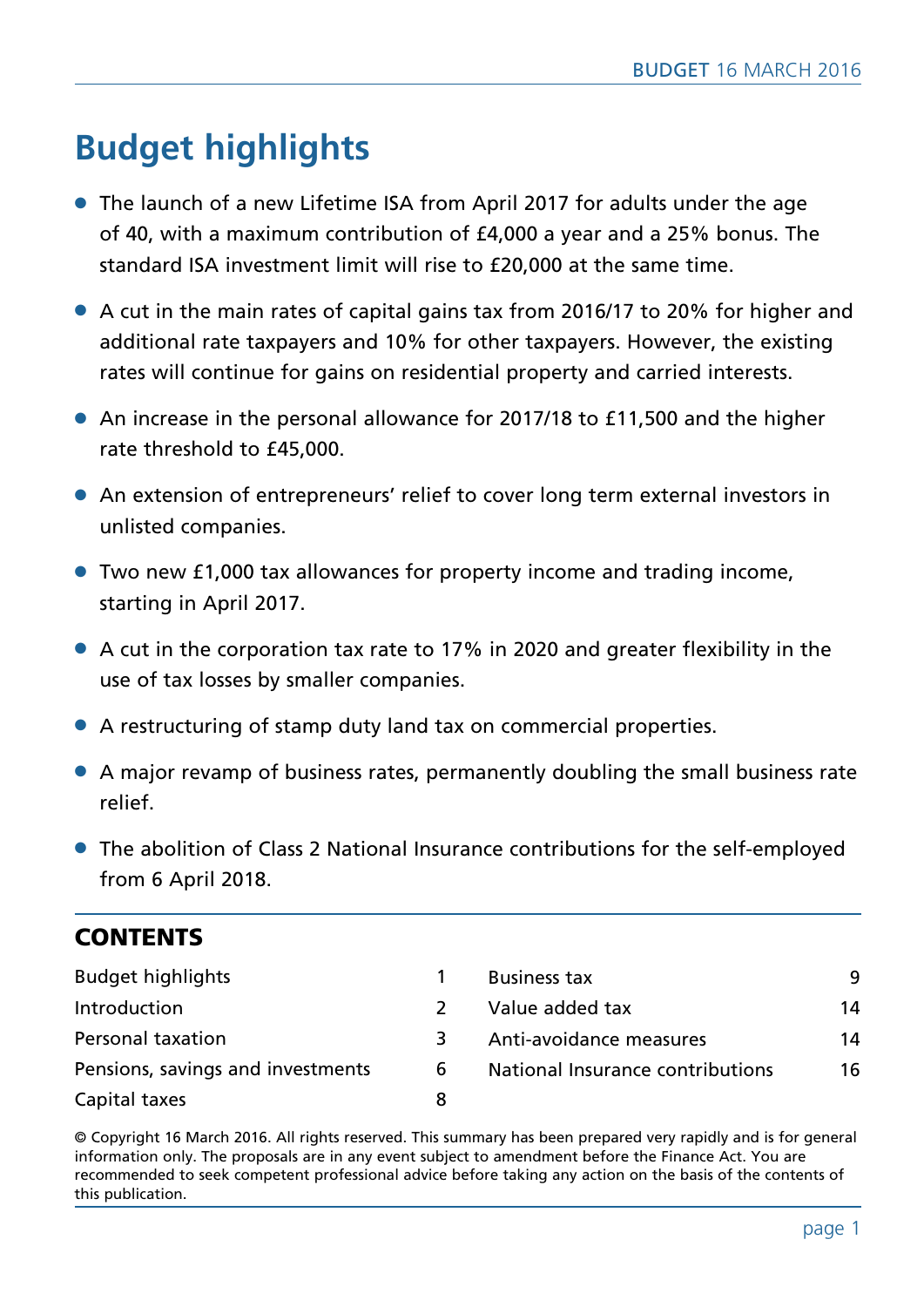## **Introduction**

This was the third Budget within the space of 12 months. It threatened to be the most difficult of the trio because of constraints imposed by June's EU referendum and disappointing economic numbers. Nevertheless, the Chancellor managed to produce several surprises, including net tax cuts in 2017/18 and 2018/19 before reaching his often repeated goal of a budget surplus in 2019/20.

Although the spectre of pension reforms had disappeared before the Chancellor rose to his feet, he did announce something very similar to a pension ISA in the form of a new Lifetime ISA for the under-40s, starting in April 2017. Savers will also benefit from a range of other measures, including an increase in the main ISA limit to £20,000 in 2017/18, a reduction in the rates of capital gains tax and an extension of entrepreneurs' relief to external investors in unlisted companies.

> The personal allowance and higher rate threshold for 2017/18 were given significant increases – to £11,500 and £45,000 respectively. Businesses will welcome the long-awaited business rates reform and a 17% corporation tax rate from 2020.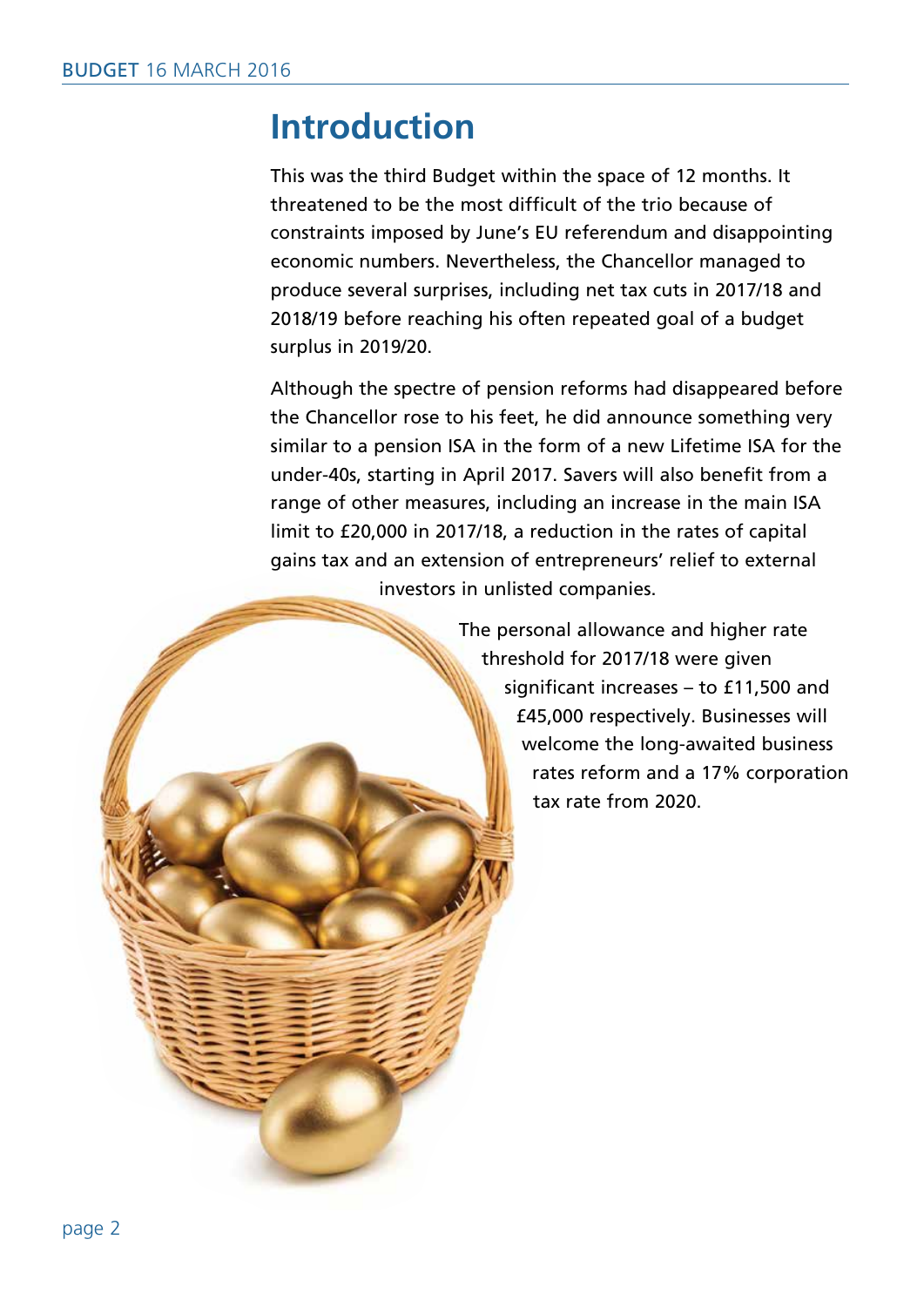## PERSONAL TAXATION

| Income tax allowances and reliefs                             | 2016/17         | 2015/16    |
|---------------------------------------------------------------|-----------------|------------|
| Personal (basic)                                              | £11,000         | £10,600    |
| Personal reduced by £1 for every £2 of net income over        | £100,000        | £100,000   |
| Transferable tax allowance for married couples/civil partners | £1,100          | £1,060     |
| Personal (age) if born before 6/4/38*                         | N/A             | £10,660    |
| Married couples/civil partners (minimum) at 10% <sup>†</sup>  | £3,220          | £3,220     |
| Married couples/civil partners (maximum) at 10% <sup>*†</sup> | £8,355          | £8,355     |
| Blind person's allowance                                      | £2,290          | £2,290     |
| Rent-a-room tax-free income                                   | £7,500          | £4,250     |
| Venture capital trust (VCT) at 30%                            | £200,000        | £200,000   |
| Enterprise investment scheme (EIS) at 30%                     | £1,000,000      | £1,000,000 |
| EIS eligible for capital gains tax (CGT) deferral relief      | <b>No limit</b> | No limit   |
| Seed EIS (SEIS) at 50%                                        | £100,000        | £100,000   |
| SEIS CGT reinvestment relief                                  | 50%             | 50%        |
| Registered pension scheme                                     |                 |            |
| • annual allowance                                            | £40,000‡        | £80,000    |
| money purchase annual allowance                               | £10,000         | £20,000    |
| • lifetime allowance                                          | £1,000,000      | £1,250,000 |

\* Reduced by £1 for every £2 of income over £27,700, until basic minimum reached.

† Where at least one spouse/civil partner was born before 6/4/35.

‡ 50% taper down to £10,000 if threshold income over £110,000 and adjusted income over £150,000.

| <b>Rates</b>                                              | 2016/17         | 2015/16    |
|-----------------------------------------------------------|-----------------|------------|
| Starting rate at 0% – on savings income up to $^{\wedge}$ | £5,000          | £5,000     |
| Savings allowance at 0% tax: basic rate taxpayers         | £1,000          | N/A        |
| • higher rate taxpayers                                   | £500            | N/A        |
| • additional rate taxpayers                               | N/A             | N/A        |
| Basic rate of 20% on income up to                         | £32,000         | £31,785    |
| Higher rate of 40% on income up to £150,000 from          | £32,001         | £31,786    |
| Additional rate of 45% on income over                     | £150,000        | £150,000   |
| Dividend tax credit                                       | N/A             | 10%        |
| Dividend allowance at 0% tax - all individuals            | £5,000          | N/A        |
| Tax rate on dividends based on                            | <b>Dividend</b> | Dividend + |
|                                                           |                 | tax credit |
| • basic rate taxpayers                                    | 7.5%            | 10%        |
| • higher rate taxpayers                                   | 32.5%           | 32.5%      |
| • additional rate taxpayers                               | 38.1%           | 37.5%      |
| <b>Trusts</b>                                             |                 |            |
| • standard rate band generally                            | £1,000          | £1,000     |
| • dividends (rate applicable to trusts)                   | 38.1%           | 37.5%      |
| • other income (rate applicable to trusts)                | 45%             | 45%        |

Child benefit charge: 1% of benefit per £100 of income between £50,000 and £60,000 ^ Not available if taxable non-savings income exceeds the starting rate band.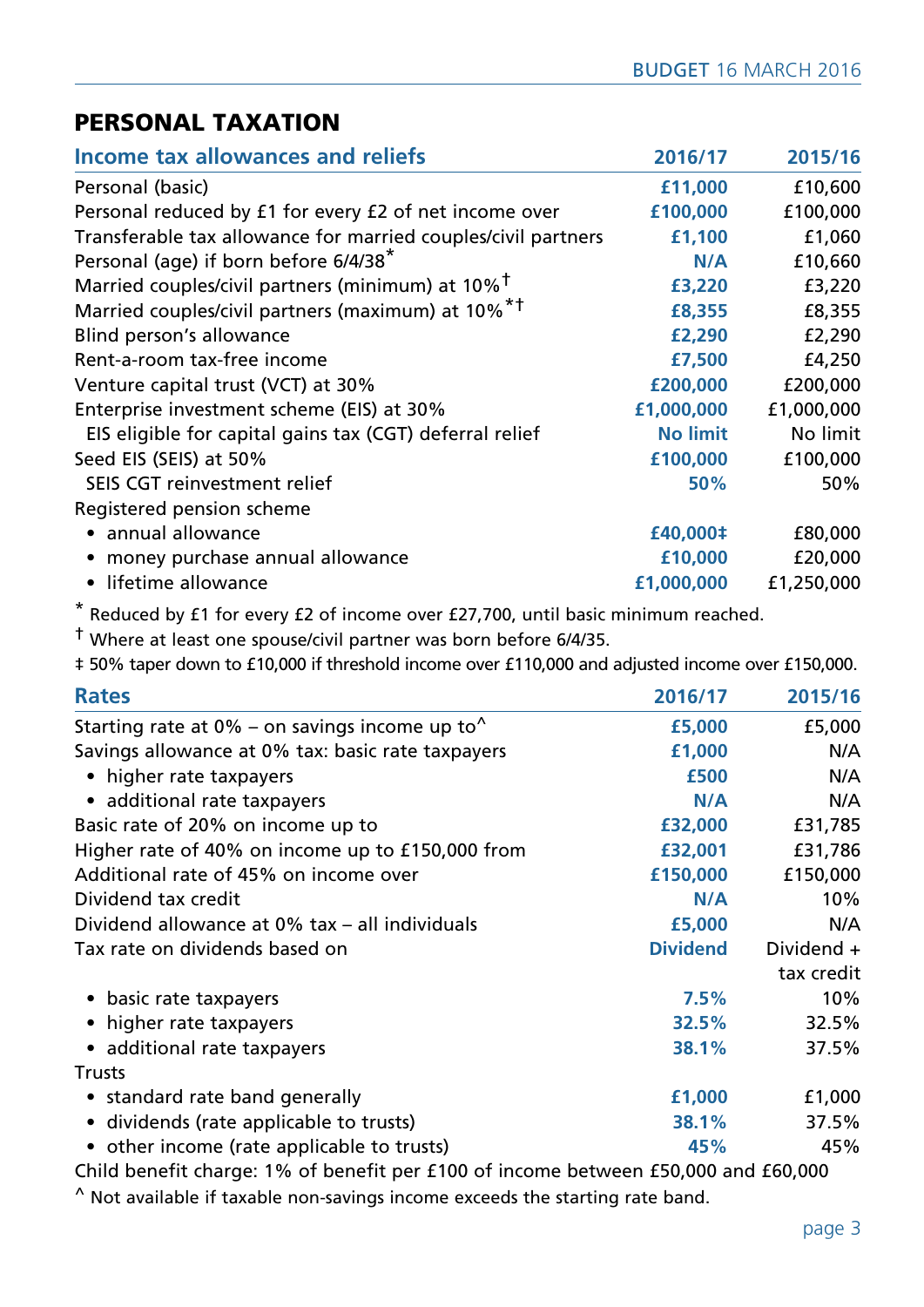## PERSONAL TAXATION

#### **Income tax and National Insurance contributions**

The personal allowance will increase to £11,500 and the higher rate threshold will rise to £45,000 for 2017/18. The National Insurance contribution (NIC) upper earnings limit will also increase to remain aligned with the higher rate threshold.

#### **Employment allowance – employing illegal workers**

One year's employment allowance (worth up to £3,000 of NICs in 2016/17) will be removed from employers who are charged civil penalties by the Home Office for employing illegal workers from April 2018.

#### **Property and trading allowances**

From April 2017 there will be a new £1,000 allowance for property income and also a £1,000 allowance for trading income. Individuals with property income or trading income within this allowance will no longer need to declare or pay tax, and they can choose to pay tax on the excess income over the allowance rather than calculate their actual profit.

#### **Termination payments**

From April 2018, employment termination payments over £30,000 liable to income tax will also be subject to employers' NICs.

## **Restriction on landlords' interest relief**

The phased restriction of tax relief on interest payments by residential property landlords will start in April 2017 as already legislated. Finance Bill 2016 will make some clarifications and amendments to ensure it operates as intended. So beneficiaries of deceased persons' estates will be entitled to the basic rate tax reduction.

## **Sporting testimonials**

From April 2017 there will be an exemption of £100,000 (not £50,000 as suggested in the 2015 Autumn Statement) for employed sportspersons on income from sporting testimonials that are not contractual or customary.

#### *saver £*

**Protect your personal allowance.** In 2016/17 your personal allowance of £11,000 is reduced by 50p for every pound your income is over £100,000. If you can reduce your income below £100,000, e.g. by making a pension contribution or charitable gift, you should benefit from the full allowance.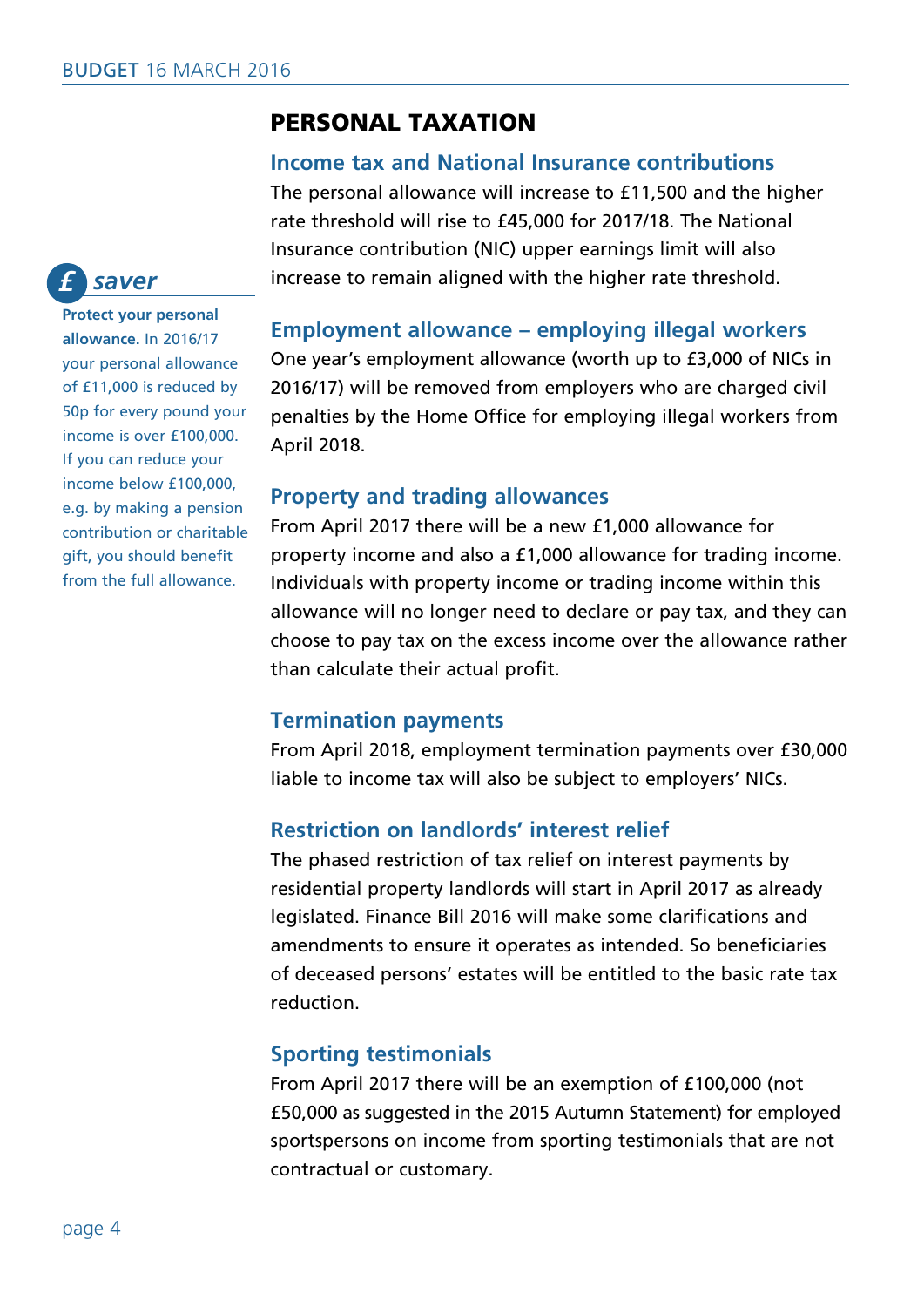## **Employee benefits**

Voluntary payrolling will be extended to non-cash vouchers and credit tokens from April 2017. Employers must use any specific statutory provisions for calculating the tax charge on benefits-inkind. The exemption for trivial benefits (usually up to £50) will be introduced as planned from April 2016, with a corresponding NIC exemption later in the year. The changes to travel and subsistence expenditure for workers engaged through an employment intermediary will be legislated as planned in Finance Bill 2016, but the government has decided after consultation not to make further changes.

## **Off-payroll working in the public sector**

From April 2017, public sector bodies and agencies will be made responsible for operating the tax rules for individuals who work in the public sector off-payroll through limited companies.

## **Loans to participators**

The loans to participators tax rate will be increased from 6 April 2016 to 32.5%, keeping it aligned with the higher rate of tax charged on dividend income.

## **Non-domiciles**

Non-UK domiciled individuals who become deemed UK domiciled in April 2017 will be able to treat the cost base of their non-UK assets as being their market value on 6 April 2017. There will be transitional provisions for those who become deemed domiciled under the 15 out of 20 years rule. This is intended to provide certainty on how amounts remitted to the UK will be taxed.

## **Employee management incentive (EMI)**

A rights issue related to shares received on the exercise of an EMI share option will be treated in the same way as other rights issues for the purpose of identification. The new shares will be treated as acquired at the same time as the original shares.

## **Disguised remuneration**

The reliefs under the disguised remuneration rules will be denied where they have been used as part of a tax avoidance scheme entered into after 15 March 2016. Following consultation



**The tax rules for nondoms are due to change significantly in April 2017.** Take advice now for possible ways to save tax.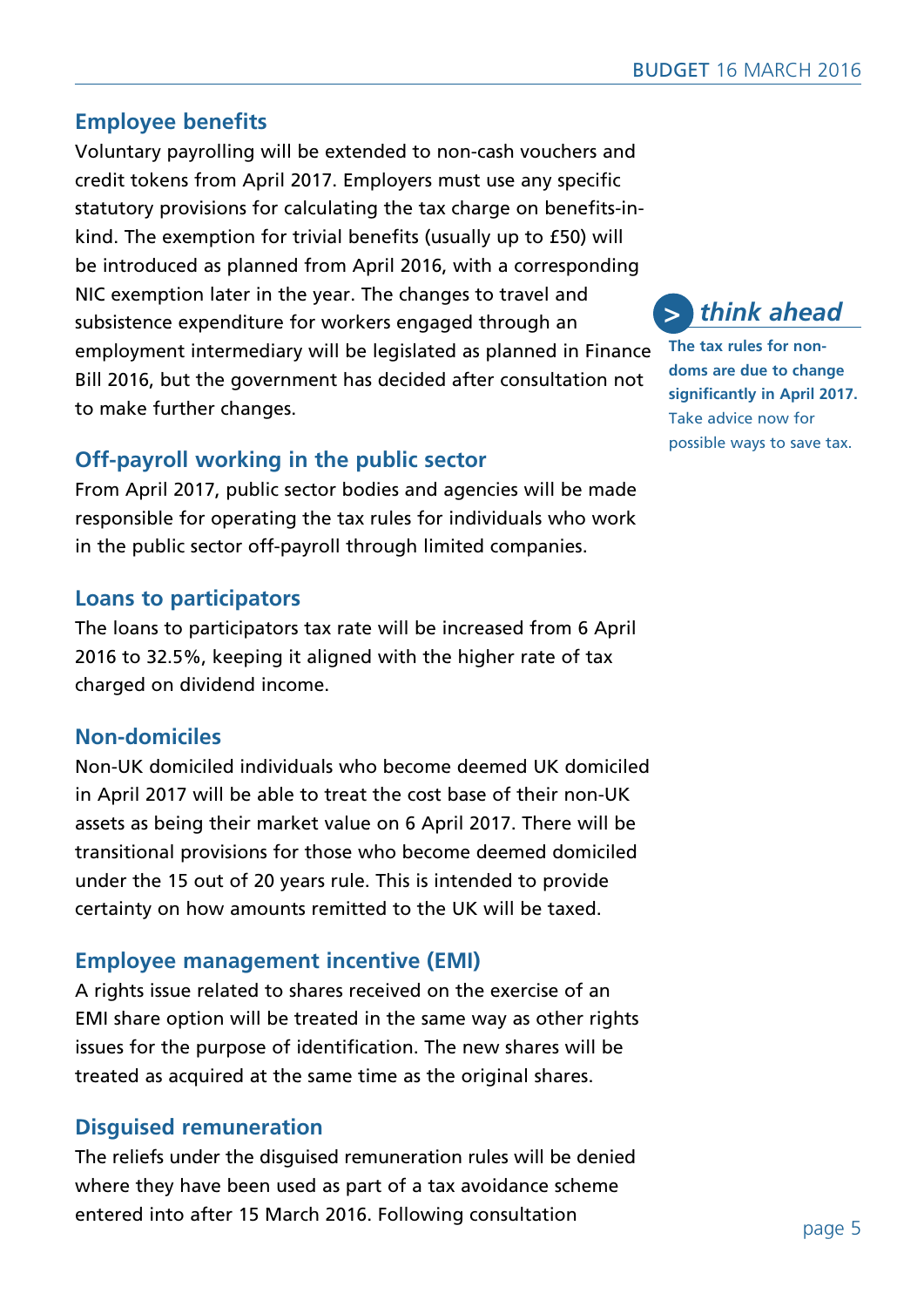there will be a new charge on loans paid through disguised remuneration schemes that have not been taxed and remain outstanding on 5 April 2019.

#### **Tax-free childcare**

Tax-free childcare will be rolled out for children under age 12 from early 2017. The existing employer-supported childcare scheme will remain open to new entrants until April 2018.

#### **Transport benefits**

Fuel duty remains frozen, but the fuel and van benefit charge multipliers will rise by RPI in April 2017.  $CO<sub>2</sub>$  emissions will remain the basis for the company car tax charge from 2020/21. There will be a consultation on reforming the bands for ultra-low emission vehicles (below 75g/km) to refocus incentives on the cleanest cars.

## PENSIONS, SAVINGS AND INVESTMENTS

## **Lifetime ISA and ISA limit**

A new Lifetime ISA will be available from April 2017 for adults aged under 40. There will be an annual contribution limit of £4,000 and savers will receive a 25% government bonus, i.e. £1,000 bonus for every £4,000 contributed. Funds, including the bonus, can be used to buy a first home at any time from 12 months after opening an account. They can be withdrawn tax free from age 60 for other purposes. The overall annual ISA subscription limit will be increased to £20,000 from 6 April 2017.

#### **ISAs – tax advantages during the administration period**

The ISA savings of a deceased person will continue to benefit from ISA tax advantages during the administration of their estate.

#### **Help to Save**

Individuals in low-income working households (e.g. those receiving Universal Credit) will be able to save up to £50 a month in a Help to Save account and receive a 50% government bonus after two years. Account holders can then choose to continue saving for a further two years' bonus.

## **Pension flexibility**

There will be a number of changes to the pension flexibility rules.

 *saver £*

**Check that you and your partner have optimised your ownership of investment and savings.** The new personal savings allowance and dividend allowance mean a new approach could be required.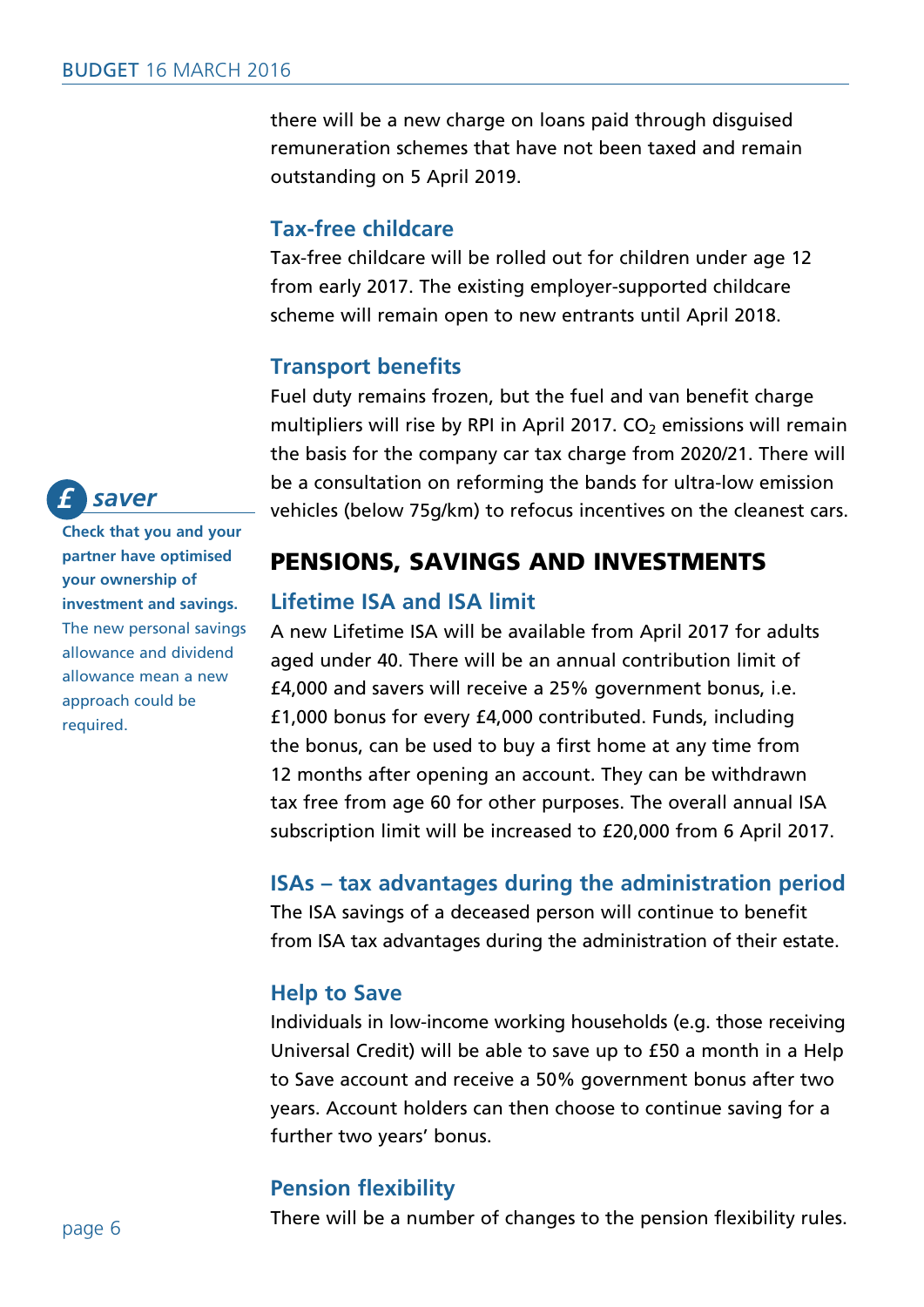These include making lump sums payable on serious ill-health tax free before age 75 and taxable at the individual's marginal rate when paid at age 75 or more. It will be possible to convert dependants' flexi-access drawdown accounts to nominees' accounts when dependants reach the age of 23, thereby avoiding a 45% lump sum tax charge.

A trivial commutation lump sum payment will be allowed for defined contribution pensions in payment, where total pension savings would be under £30,000. Top-ups to fund dependants' death benefits will be classed as authorised payments. Changes will also be made to the treatment of charity lump sum death benefits. The measures will take effect from the date of Royal Assent to Finance Bill 2016.

## **Dependant scheme pensions**

The calculation basis to determine whether a dependant's scheme **the new transitional**  pension exceeds the authorised limit will be simplified with effect from 6 April 2016.

## **Bridging pensions**

The tax rules on bridging pensions will be aligned with Department for Work and Pensions legislation following the introduction of the single-tier pension from 6 April 2016.

## **Employer financed pension advice**

The income tax and NICs relief available for employer-arranged pension advice will be increased from £150 to £500 from April 2017, ensuring that the first £500 of any advice received is eligible for the relief.

## **Life insurance policies**

The tax rules for part surrenders and part assignments of life insurance policies will be changed to prevent excessive tax charges arising on these products. The legislation is due in Finance Bill 2017, following consultation.

There will also be a consultation on changes to the categories of assets that life insurance policyholders can choose to invest in without giving rise to an annual tax charge under the personal portfolio bond legislation.

 *saver £*

**Consider whether the 20% reduction in the lifetime allowance for 2016/17 means you should claim one of protections.**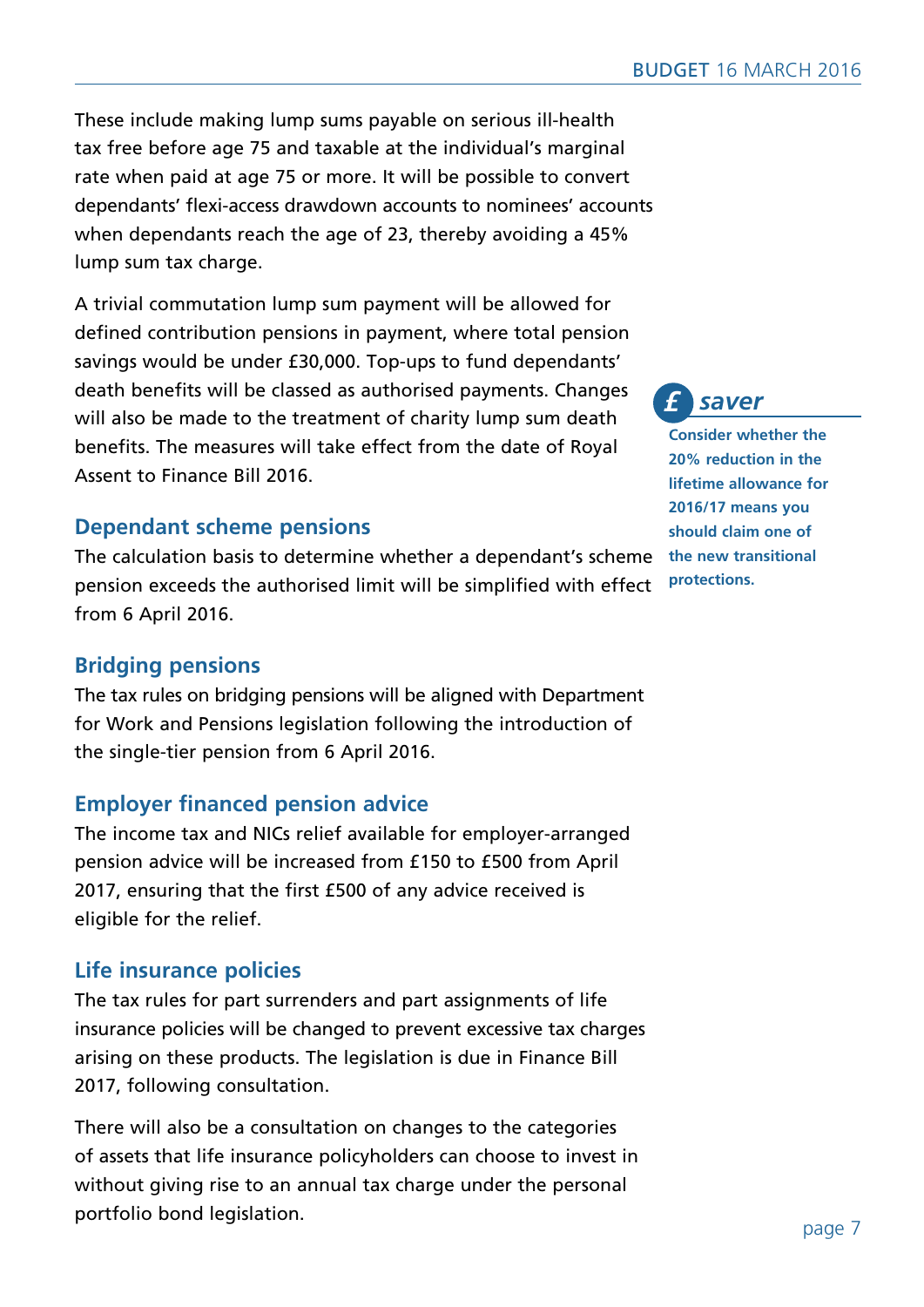#### **Automatic deduction of savings income tax**

Open-ended investment companies, authorised unit trusts, investment trust companies and peer-to-peer loan platforms will be able to pay interest without deduction of income tax from April 2017.

#### *saver £*

**CGT rates are coming down on most investments after 5 April 2016.** Think about the timing of your disposals for both gains and losses.

## CAPITAL TAXES

#### **Capital gains tax**

The higher rate of capital gains tax (CGT) will be reduced from 28% to 20% and the lower rate will reduce from 18% to 10% with effect from 6 April 2016. The 28% and 18% rates will continue to apply to carried interests and to chargeable gains on residential property.

#### **Entrepreneurs' relief**

Entrepreneurs' relief will be available on a disposal of a privately held qualifying asset when the accompanying disposal of business assets is to a family member. This provision is backdated to disposals after 17 March 2015. This mitigates the effect of the Finance Act 2015 changes which adversely impacted on sales of a business to members of a claimant's family under normal succession arrangements.

Relief will also be available, subject to certain conditions, on gains on the goodwill of a business when that business is transferred to a company controlled by five or fewer persons or by its directors. This will be backdated to disposals after 2 December 2014. In some cases involving joint ventures and partnerships, it will be possible to claim relief even though the 5% minimum holding conditions are not met; this applies to disposals from 18 March 2015.

The 10% rate of CGT will be extended to external investors who are not employees or officers of the company whose shares they acquire. The shares must be newly issued for new consideration, be in a trading company or holding company of a trading group, be issued after 16 March 2016, be held for at least three years from 6 April 2016, and be held continually for three years until disposal. This will be subject to a separate lifetime limit of £10 million of gains.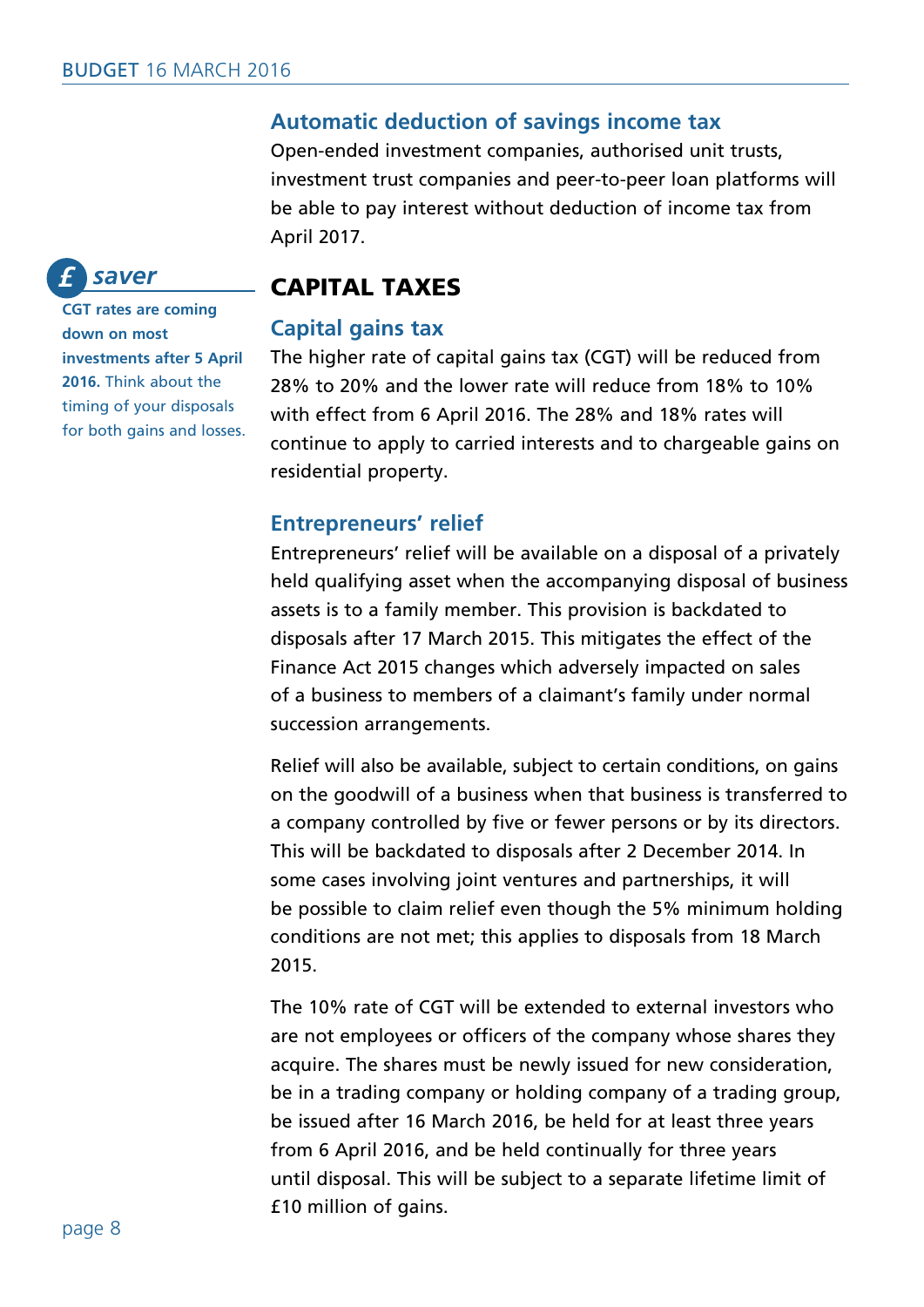## **Employee shareholder status**

An individual lifetime limit of £100,000 will be introduced for arrangements entered into after 16 March 2016 on gains eligible for CGT exemption through employee shareholder status.

## **Stamp duty land tax**

The extra 3% stamp duty land tax (SDLT) will apply to purchases of additional residential properties from 1 April 2016. Following consultation there will be no exemption from the higher rates for significant investors. Purchasers will have 36 months (rather than 18 months as originally proposed) to claim a refund of the higher rate if they buy a new main residence before disposing of their previous main residence.

## **Non-residential SDLT**

The rates of SDLT on non-residential properties will be reformed from a slab to a banding system similar to that for residential properties. This takes effect from 17 March 2016 with transitional provisions for properties where contracts have already been exchanged. There will be a 0% rate up to £150,000, a 2% rate for the next £100,000, and a 5% rate above £250,000. A new 2% rate will apply to leasehold transactions with a net present value over £5 million.

## BUSINESS TAX

## **Corporation tax**

The corporation tax rate, which is currently 20% and due to fall to 19% in 2017, will be reduced to 17% from 1 April 2020.

## **Corporation tax payment dates**

There will be a delay to the previously announced change to corporation tax payment dates for companies with taxable profits over £20 million. They will now apply to accounting periods starting on or after 1 April 2019.

## **Corporation tax loss relief**

The current streaming rules will become more flexible. Losses arising on or after 1 April 2017 that are carried forward will be usable against profits from other income streams or the profits of other



#### *saver £*

**Check that you are still trading through the most appropriate vehicle for your circumstances.**  Incorporation makes sense for some people – but the new dividend tax rules have changed the picture.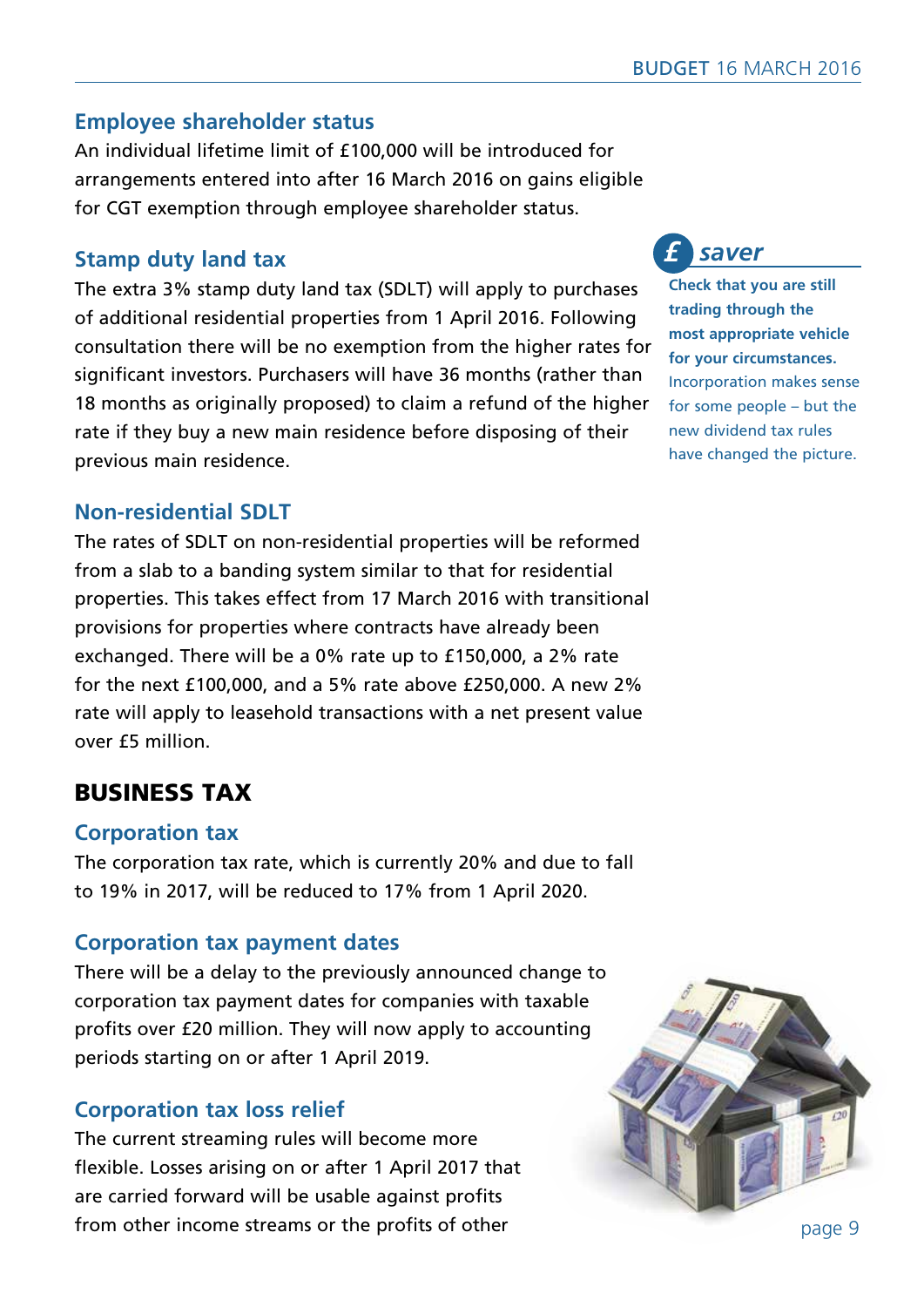companies within a group. Also from 1 April 2017, companies will only be able to use losses carried forward against up to 50% of their profits above £5 million. For groups, the £5 million allowance will apply to the group.

The proportion of a banking company's annual taxable profit that can be offset by pre-April 2015 carried-forward losses will reduce from 50% to 25% from 1 April 2016.

#### **Capital allowances on cars**

The 100% first year allowance (FYA) for businesses purchasing low emission cars will be extended for a further three years to April 2021. From April 2018 only cars with  $CO<sub>2</sub>$  emissions of 50g/km will qualify for FYA (currently 75g/km). From the same  $date, the CO<sub>2</sub> emission threshold for the main rate of capital$ allowances for cars will be reduced from 130g/km to 110g/km.

#### **Research and Development (R&D) tax credits**

Legislation for the small and medium enterprises (SME) R&D tax credit scheme will be amended to ensure it continues to work as intended after the previous large company scheme ends on 31 March 2016.

#### **Museums and galleries tax relief**

A new corporation tax relief for museums and galleries will be available for temporary and touring exhibition costs from 1 April 2017.

#### **Capital allowances and leasing**

As previously announced, legislation to counter two types of avoidance involving capital allowances and leasing will be effective from 25 November 2015. The measure prevents companies from artificially lowering the disposal value of plant and machinery,

> and taxes as income any payment received for agreeing to take responsibility for tax-deductible lease-related payments.

page 10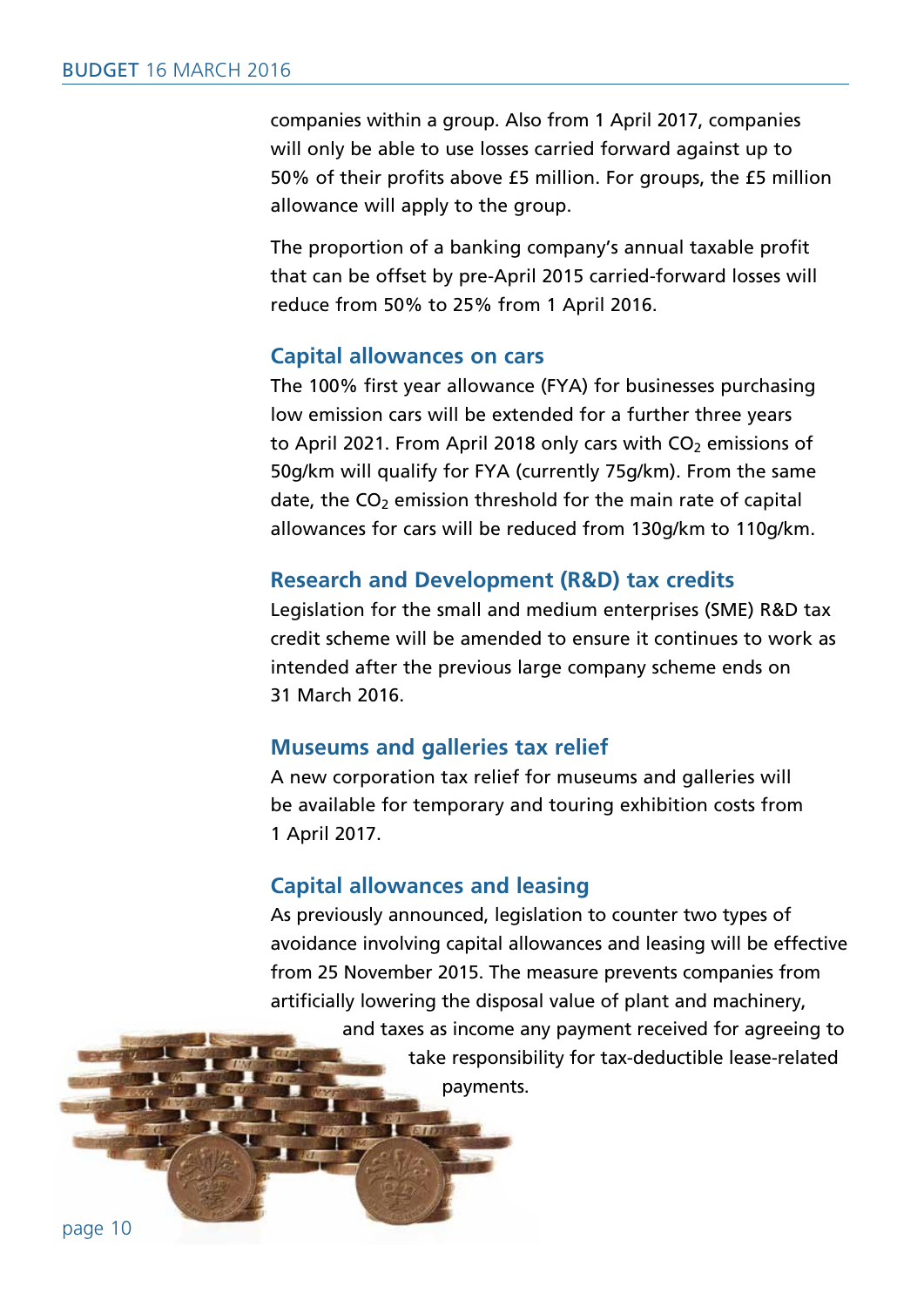## **Requirement for large businesses to publish tax strategies**

Following consultation last year, new measures will be introduced to improve large business tax compliance. They will include a requirement that large businesses publish their tax strategies and there will be special powers to tackle a minority of large businesses that persistently engage in aggressive tax planning.

## **Offshore property developers**

Special rules will ensure that the full amount of profits from trading in UK land will always be subject to UK tax, whether or not the person to whom they arise is UK resident. HMRC will create a new taskforce to ensure tax on these profits is collected effectively.

## **Royalty withholding tax**

The regime for the deduction of tax at source will be changed to bring all international royalty payments arising in the UK within the charge to income tax, unless those taxing rights have been given up under a double taxation agreement or the EU Interest and Royalties Directive. UK withholding tax will apply to a wider definition of royalty payments. There will be a domestic anti-treaty abuse provision to prevent royalty payments being paid to tax havens without deduction of tax via the use of conduit companies. Withholding tax will apply to payments that are attributable to a UK permanent establishment, even if the payment of the royalty is not made from the UK.

## **Tax deductibility of corporate interest expenses**

New rules that are in line with OECD recommendations will target profit shifting through interest expenses from 1 April 2017. They will limit the tax relief that large multinational enterprises can claim for their interest expenses. A fixed ratio rule will limit corporation tax deductions for net interest expense to 30% of a group's UK earnings before interest, tax, depreciation and amortisation (EBITDA). There will also be a group ratio rule for groups that have high external gearing for genuine commercial purposes. To target the rules at large businesses, there will be a *de minimis* group threshold of £2 million net of UK interest expense.

 *saver £*

**The AIA in 2016 is £200,000, in 2015 it was £500,000.** If your financial year has not yet ended, plan your capital expenditure carefully.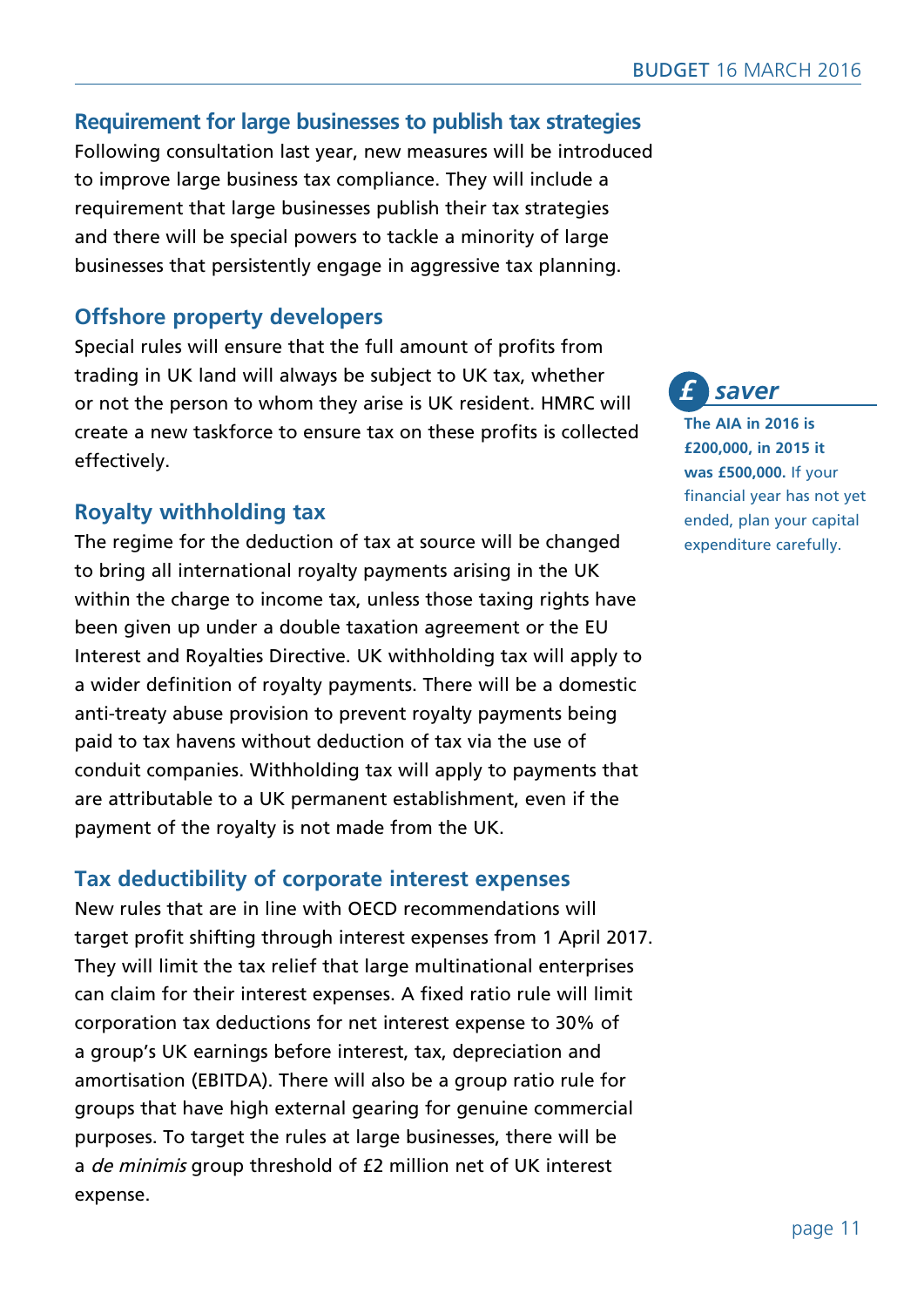## **Addressing hybrid mismatches**

From 1 January 2017 multinational enterprises will be prevented from avoiding tax through the use of certain cross-border business structures for finance transactions.

#### **Patent box**

The operation of the patent box will be modified, with effect from 1 July 2016, to comply with the OECD's new rules. The lower tax rate will be made dependent on, and proportional to, the extent of R&D expenditure incurred by the company claiming the relief.

#### **Transfer pricing**

The UK transfer pricing rules will be updated in line with the revisions to the OECD Transfer Pricing Guidelines, so that interpreting the application of the UK rules will be done by reference to the revised Guidelines. The government will consult on whether to introduce secondary adjustment rules into the UK's transfer pricing legislation to address the underlying cash benefit from incorrect transfer pricing and encourage broader compliance with the legislation.

#### **Trading income received in non-monetary form**

New legislation will ensure that trading receipts in non-monetary form are brought into account for tax purposes at their full value.

#### **Company distributions**

As previously announced, the transactions in securities rules will be amended and a targeted anti-avoidance rule will be introduced to prevent income being converted to capital to gain a tax advantage.

#### **Asset managers' performance-linked rewards**

There will be new rules to determine when performance awards received by asset managers may be taxed as capital gains. An award will be subject to income tax unless the underlying fund undertakes long term investment activity.

#### *think ahead >*

**Your business might be entitled to a valuable R&D tax credit – even if it doesn't make a taxable profit.** Check out the position; you might be surprised what can qualify and how much it could be worth to you.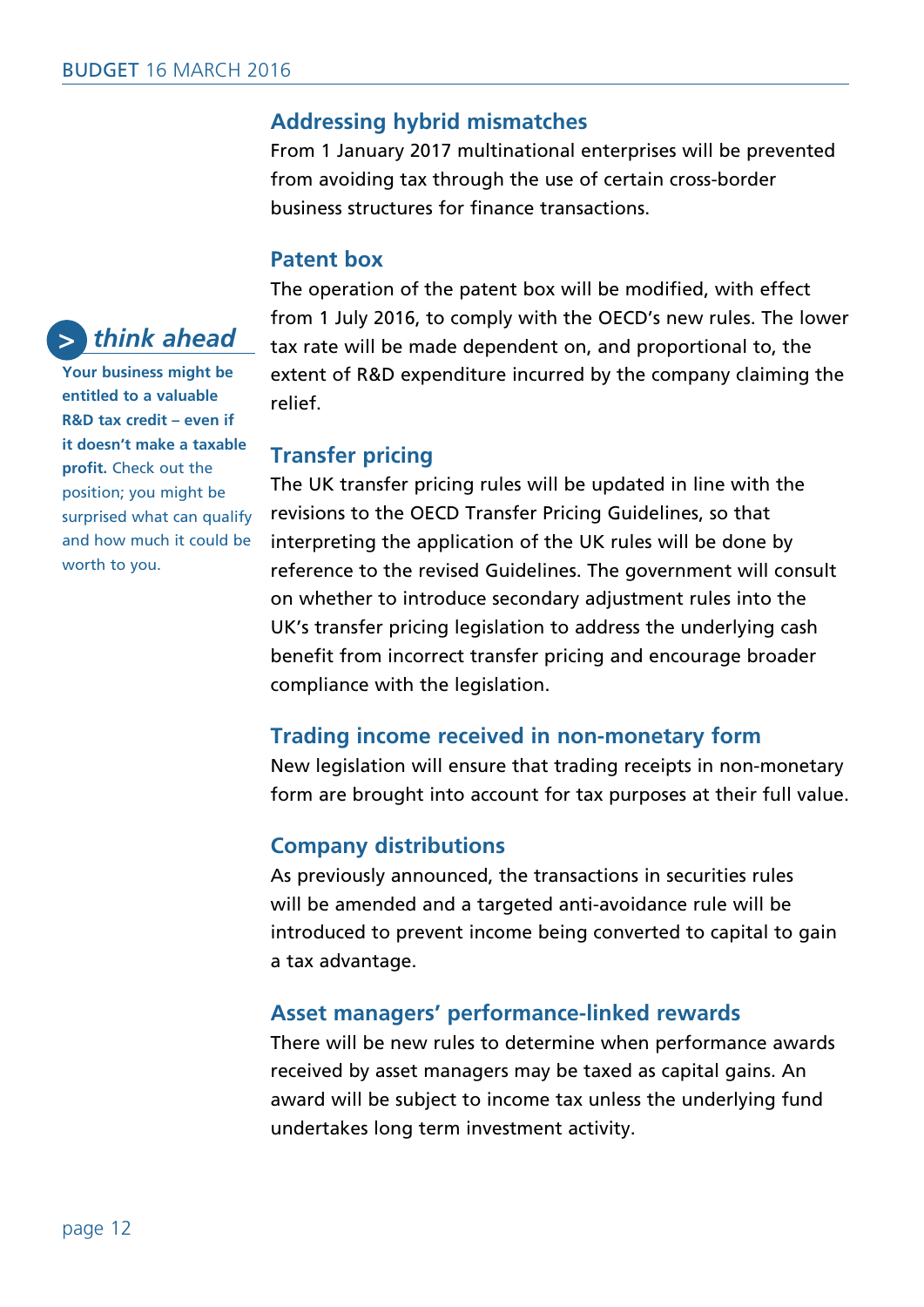## **Substantial shareholdings exemption**

The government will consult on possible reform of the substantial shareholdings exemption for corporate capital gains.

#### **National minimum wage**

National minimum wage (NMR) rates will be amended in April each year to coincide with the uprating of the national living wage, starting from April 2017. The NMR rates for workers aged up to 24 and for apprentices will increase from October 2016 in line with the recommendations of the Low Pay Commission.

## **Business rates**

From 1 April 2020 business rates in England will be uprated by reference to the CPI instead of the RPI. From 1 April 2017 small business rate relief (SBRR) will double and the SBRR threshold will be raised to rateable values of up to £12,000 tapering to £15,000. The government will aim to introduce more frequent revaluations of properties.

#### **Insurance premium tax (IPT)**

The standard rate of IPT will be increased from 9.5% to 10% from 1 October 2016.

## **Soft drinks industry levy**

A new soft drinks industry levy will be payable by producers and importers of soft drinks that contain added sugar. The new levy will be implemented from April 2018.

## **Energy and environment taxes**

The Carbon Reduction Commitment energy efficiency scheme will be abolished from the end of the 2018/19 compliance year. To cover the cost of this measure, the main rates of Climate Change Levy will be increased from 1 April 2019. The list of designated energy-saving and water-efficient technologies qualifying for enhanced capital allowances will be updated during summer 2016, subject to State aid approval.

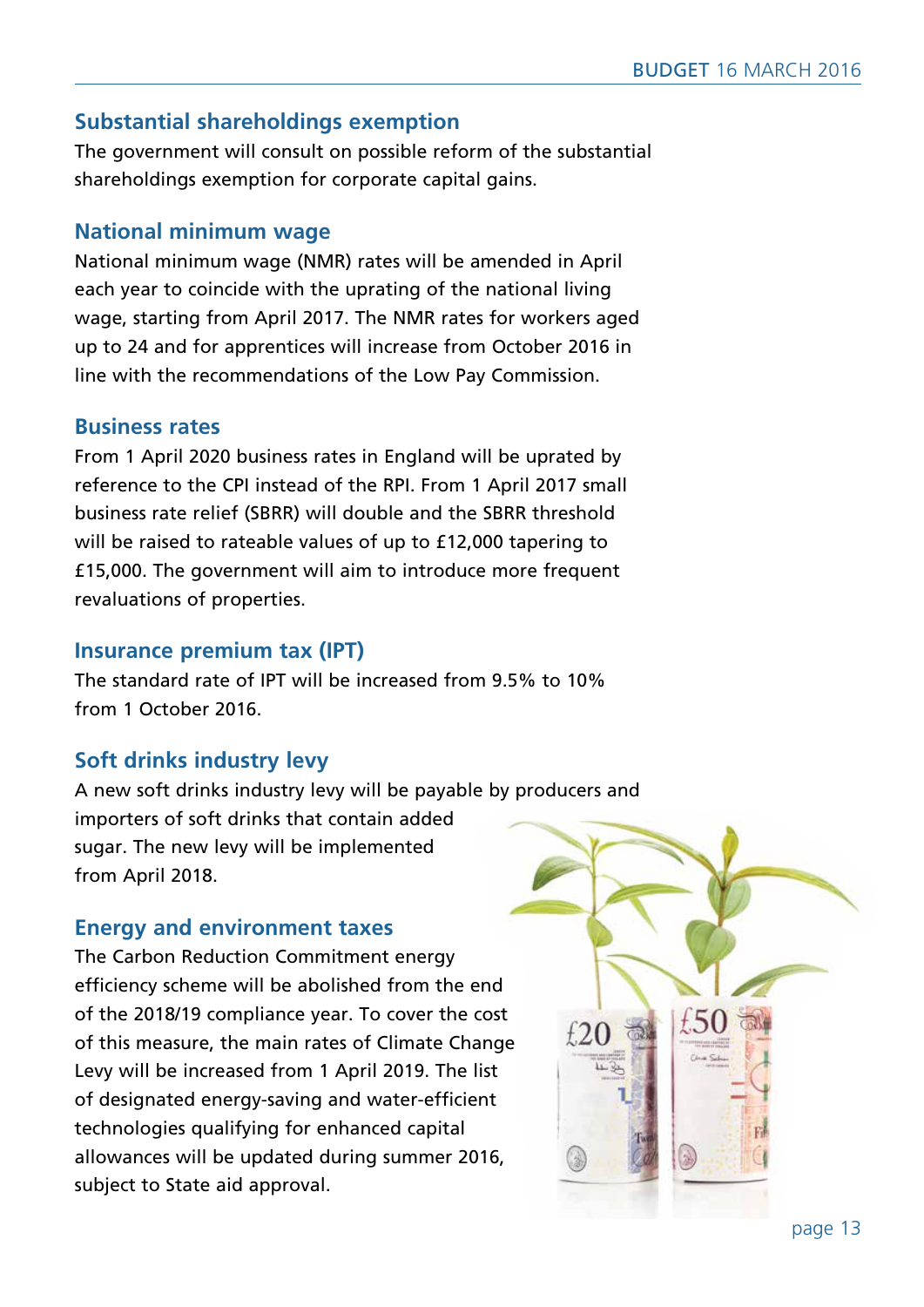## VALUE ADDED TAX

#### **VAT registration and deregistration**

The VAT registration threshold will increase from £82,000 to £83,000, and the deregistration threshold will rise from £80,000 to £81,000, from 1 April 2016.

#### **VAT fraud**

The government will consult on a new penalty for participating in VAT fraud.

To tackle online fraud in goods, HMRC will be given stronger powers to direct the appointment of a VAT representative and greater flexibility to seek security. HMRC will also be able to hold an online marketplace jointly and severally liable for the unpaid VAT of an overseas business that sells goods in the UK via the online marketplace's website. The government will continue to engage with the EU and OECD to explore international solutions to VAT fraud.

## ANTI-AVOIDANCE MEASURES

## **Related party rules – partnerships and transfers of intangible assets**

The related party rules will be amended so that partnerships cannot be used in arrangements that seek to obtain intangible assets tax relief for their corporate members in ways that are contrary to the intention of the regime.

## **Loan relationships**

The tax rules for company debt and derivative contracts will be updated to ensure they interact correctly with new accounting standards in various specific circumstances.

## **Deep in the money options**

As previously announced, shares transferred to a clearance service or depositary receipt issuer as a result of the exercise of an option will be charged 1.5% stamp duty based on the higher of their market value or the option strike price. This will target avoidance



**The flat rate VAT scheme can save some traders money and administration costs.** Take advice on the right category for your business.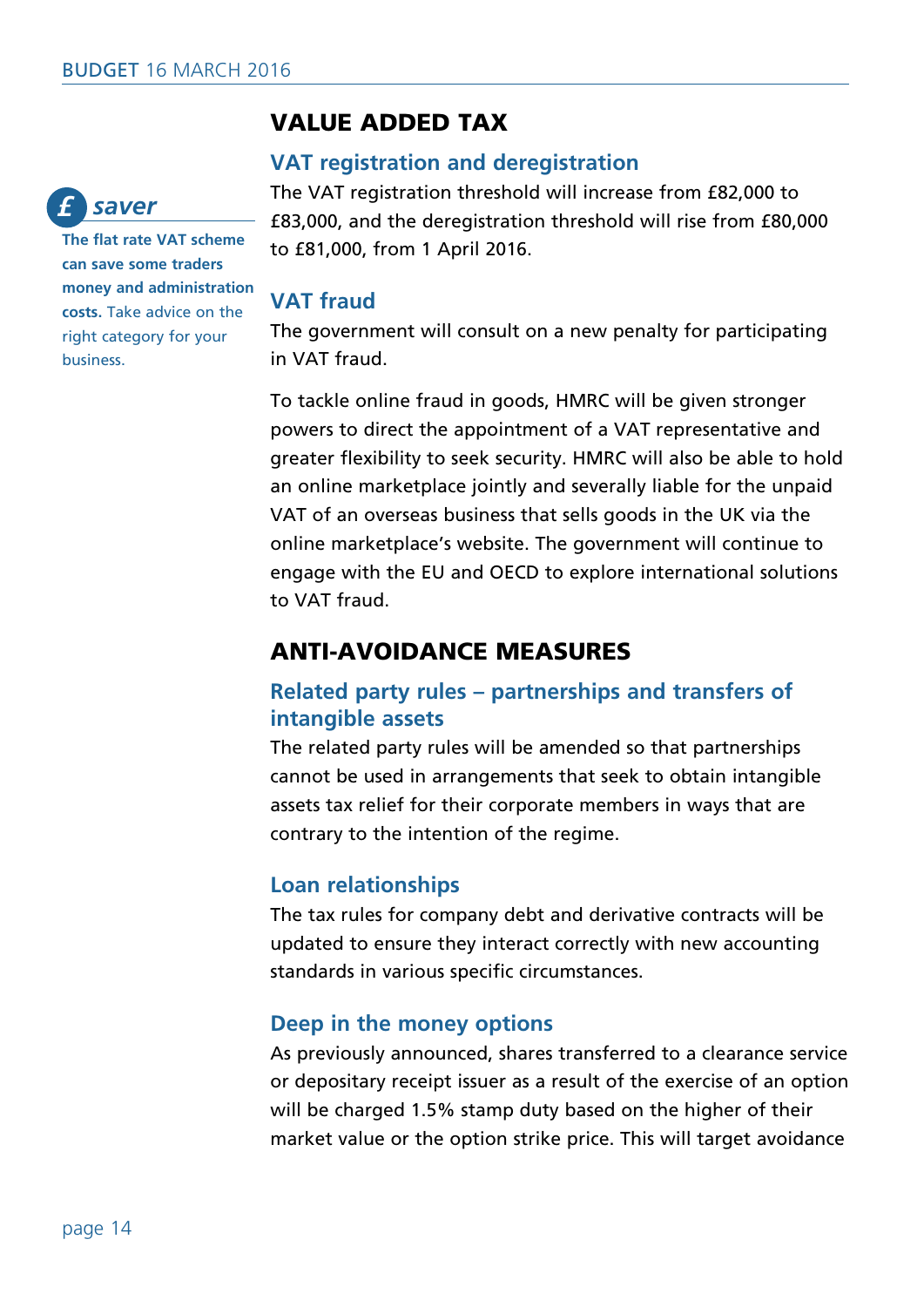using deep in the money options (DITMOs). The change will apply to options entered into after 24 November 2015 and exercised after 22 March 2016.

## **Tax evasion**

The government will consult on new sanctions on those who repeatedly and deliberately participate in the 'hidden economy', including penalties and monitoring of repeat offenders.

As previously announced, there will be a new criminal offence that removes the need to prove intent for the most serious cases of failing to declare offshore income and gains.

Also as previously announced, civil penalties for deliberate offshore tax evasion will be increased. There will be a new penalty linked to the value of the asset on which tax was evaded. New civil penalties will apply to those who enable offshore tax evasion. There will be a new legal requirement to correct past offshore non-compliance within a defined period, with sanctions for those who fail to do so.

## **General anti-abuse rule**

There will be a new penalty of 60% of the tax due to be charged in all cases successfully tackled under the general anti-abuse rule (GAAR). The GAAR procedure will be changed to improve its ability to counter marketed avoidance schemes.

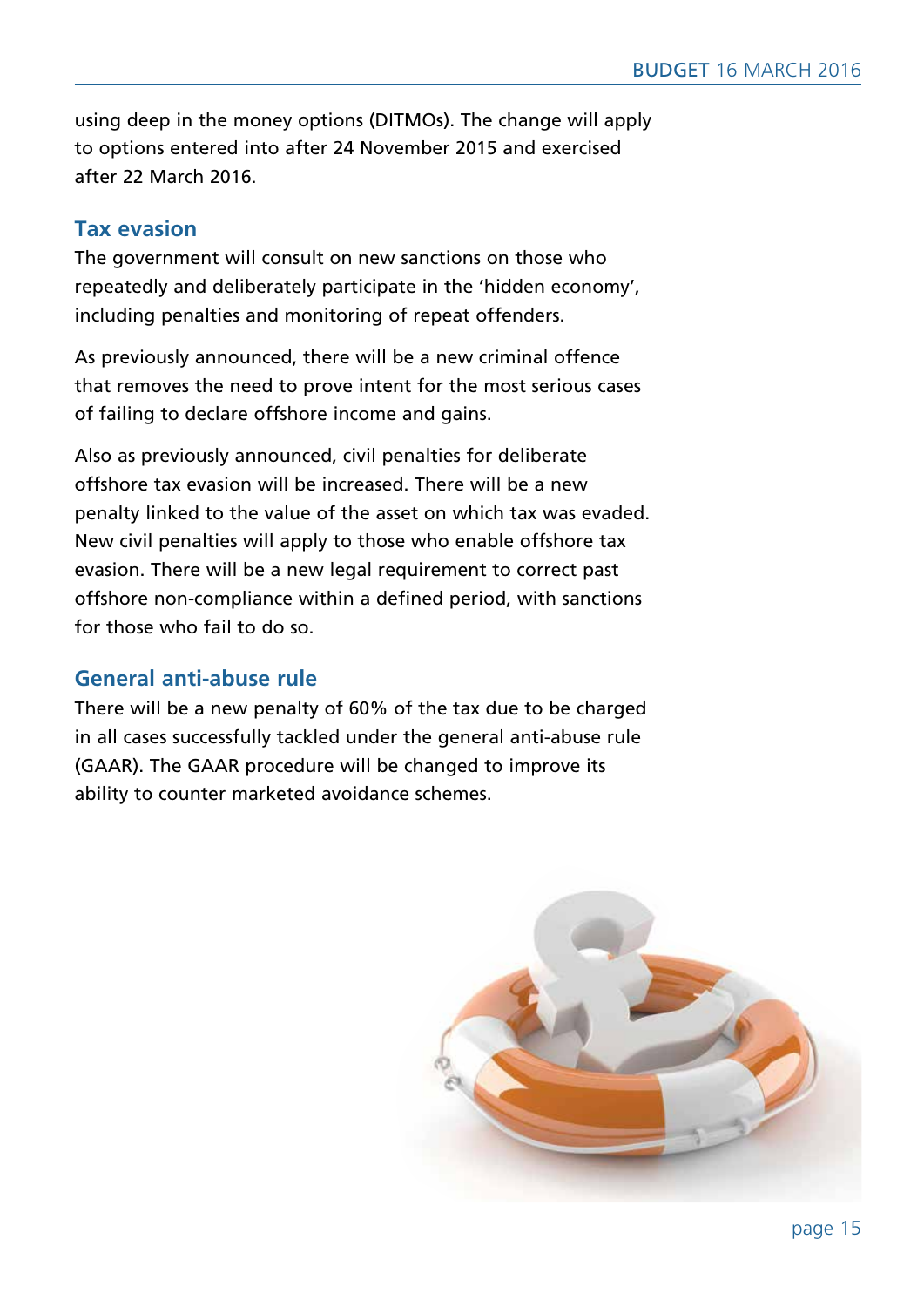## NATIONAL INSURANCE CONTRIBUTIONS

## **Class 1 (Employees)**

|                                                             | 2016/17               |                                            |                 |           |                 |                                      | 2015/16         |  |
|-------------------------------------------------------------|-----------------------|--------------------------------------------|-----------------|-----------|-----------------|--------------------------------------|-----------------|--|
|                                                             | <b>Employee</b>       |                                            | <b>Employer</b> |           | <b>Employee</b> |                                      | <b>Employer</b> |  |
| NIC rate                                                    | 12%                   |                                            | 13.8%           |           |                 | 12%                                  | 13.8%           |  |
| No NICs on the first:                                       |                       |                                            |                 |           |                 |                                      |                 |  |
| Under 21*                                                   | £155 pw               |                                            | <b>£827 pw</b>  |           | $f155$ pw       |                                      | $£815$ pw       |  |
| 21 & over*                                                  | £155 pw               |                                            | £156 pw         |           | $£155$ pw       |                                      | $£156$ pw       |  |
| NICs rate charged up to                                     | <b>£827 pw</b>        |                                            | <b>No limit</b> |           |                 | $£815$ pw                            | No limit        |  |
| 2% NICs on earnings over                                    | <b>£827 pw</b><br>N/A |                                            |                 | $£815$ pw |                 | N/A                                  |                 |  |
| * For 2016/17: 25 years for apprentices                     |                       |                                            |                 |           |                 |                                      |                 |  |
| <b>Employment allowance</b>                                 |                       |                                            | 2016/17         |           |                 |                                      | 2015/16         |  |
| Payable per business                                        |                       |                                            | £3,000          |           |                 |                                      | £2,000          |  |
| Not available in 2016/17 if a director is the sole employee |                       |                                            |                 |           |                 |                                      |                 |  |
| <b>Earnings limits or thresholds</b>                        |                       |                                            | 2016/17         |           |                 |                                      | 2015/16         |  |
| <b>Weekly</b>                                               |                       | <b>Monthly</b>                             | <b>Annual</b>   |           | Weekly          | <b>Monthly</b>                       | Annual          |  |
|                                                             | £                     | £                                          |                 | £         | £               | £                                    | £               |  |
| Lower earnings limit                                        | 112                   | 486                                        |                 | 5,824     | 112             | 486                                  | 5,824           |  |
| Secondary earnings threshold 156                            |                       | 676                                        |                 | 8,112     | 156             | 676                                  | 8,112           |  |
| Primary earnings threshold                                  | 155                   | 672                                        |                 | 8,060     | 155             | 672                                  | 8,060           |  |
| Upper earnings limit                                        | 827                   | 3,583                                      | 43,000          |           | 815             | 3,532                                | 42,385          |  |
| Upper secondary earnings                                    |                       |                                            |                 |           |                 |                                      |                 |  |
| threshold (under 21)*                                       | 827                   | 3,583                                      | 43,000          |           | 815             | 3,532                                | 42,385          |  |
| * For 2016/17: under 25 years for apprentices               |                       |                                            |                 |           |                 |                                      |                 |  |
| <b>Contracted-out rebate</b>                                |                       |                                            | 2016/17         |           |                 |                                      | 2015/16         |  |
| On band earnings for salary related schemes only            |                       |                                            |                 | N/A       |                 |                                      | £112-£770 pw    |  |
| Employer rebate                                             |                       |                                            |                 | N/A       |                 |                                      | 3.4%            |  |
| Employee rebate                                             |                       |                                            |                 | N/A       |                 |                                      | 1.4%            |  |
| <b>Class 1A (Employers)</b>                                 |                       |                                            | 2016/17         |           |                 |                                      | 2015/16         |  |
| Most taxable employee benefits                              |                       |                                            | 13.8%           |           |                 |                                      | 13.8%           |  |
|                                                             |                       |                                            |                 |           |                 |                                      |                 |  |
| <b>Class 2 (Self-Employed)</b>                              | 2016/17               |                                            |                 |           | 2015/16         |                                      |                 |  |
| Flat rate<br>Small profits threshold                        |                       | £2.80 pw £145.60 pa                        | £5,965 pa       |           |                 | £2.80 pw £145.60 pa                  | £5,965 pa       |  |
| <b>Class 4 (Self-Employed)</b>                              |                       |                                            | 2016/17         |           |                 |                                      | 2015/16         |  |
|                                                             |                       |                                            |                 |           |                 |                                      |                 |  |
| On profits                                                  |                       | £8,060-£43,000 pa 9%<br>Over £43,000 pa 2% |                 |           |                 | £8,060-£42,385 pa<br>Over £42,385 pa | 9%<br>2%        |  |
| <b>Voluntary</b>                                            | 2016/17               |                                            |                 |           | 2015/16         |                                      |                 |  |

Class 3 flat rate **£14.10 pw £733.20 pa** £14.10 pw £733.20 pa Class 3A if state pension<br>age before 6/4/16 amount depending on age amount depending on age